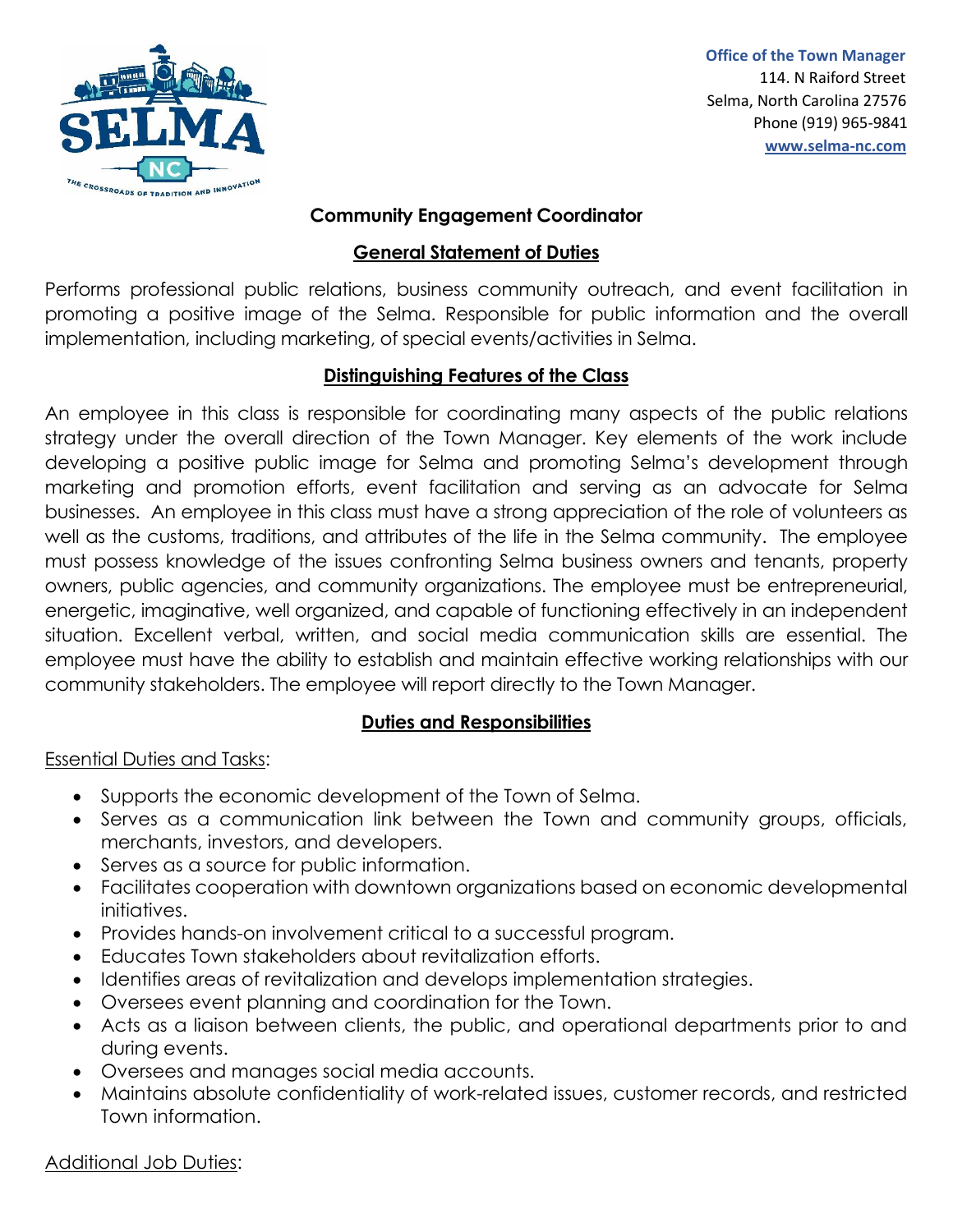• Performs related duties as required.

### **Recruitment and Selection Guidelines**

#### Knowledge, Skills, Abilities:

- Knowledge of economic development principles and practices
- Considerable knowledge of public relations principles and practices
- Considerable knowledge of social media
- Knowledge of the Main Street program
- Ability to work with downtown businesses, volunteer groups and committees, town staff, elected officials, and other economic development organizations.
- Ability to manage a budget and conduct research and write effective reports.
- Ability to communicate effectively orally and in writing.
- Ability to develop an effective marketing program.
- Ability to prioritize tasks in a fast-paced environment.

### Physical Requirements:

- Must be able to perform the basic life operational skills of reaching, fingering, grasping, feeling, talking, hearing, climbing, balancing, stooping, kneeling, crouching, crawling, and standing.
- Must be able to perform sedentary work, exerting up to 10 pounds of force occasionally and/or a negligible amount of force constantly to move objects.
- Must possess visual acuity to prepare and analyze data and figures, operate a computer terminal, and visual inspection of buildings and grounds.

### Desirable Education and Experience:

- Graduation from a four-year college or university with a major in business administration, public administration, economic development, marketing, or public relations.
- Sound knowledge and experience in social media practices and marketing, including website facilitation.
- Managerial experience with staff and/or volunteers.

### Special Requirements:

- Possession of a valid North Carolina Driver's License.
- Ability to work nights and weekends as needed for programming and events.

The salary for this position is \$43,700-\$67,694. The hiring range is \$43,700-\$55,697, which is a Grade 15. Position is open until filled.

The Town of Selma's Application for Employment may be downloaded from the link <https://selma-nc.com/wp-content/uploads/2020/06/employment-application-3-13-2019.pdf> The selected applicant will be required to complete a background investigation, pass a preemployment physical and a drug-screening test. Applicants may submit a resume; *however,*  resumes are not accepted in lieu of a completed employment application. It is preferred that all completed and signed Employment Applications be submitted via email to [jeakes@selma-](mailto:jeakes@selma-nc.com)